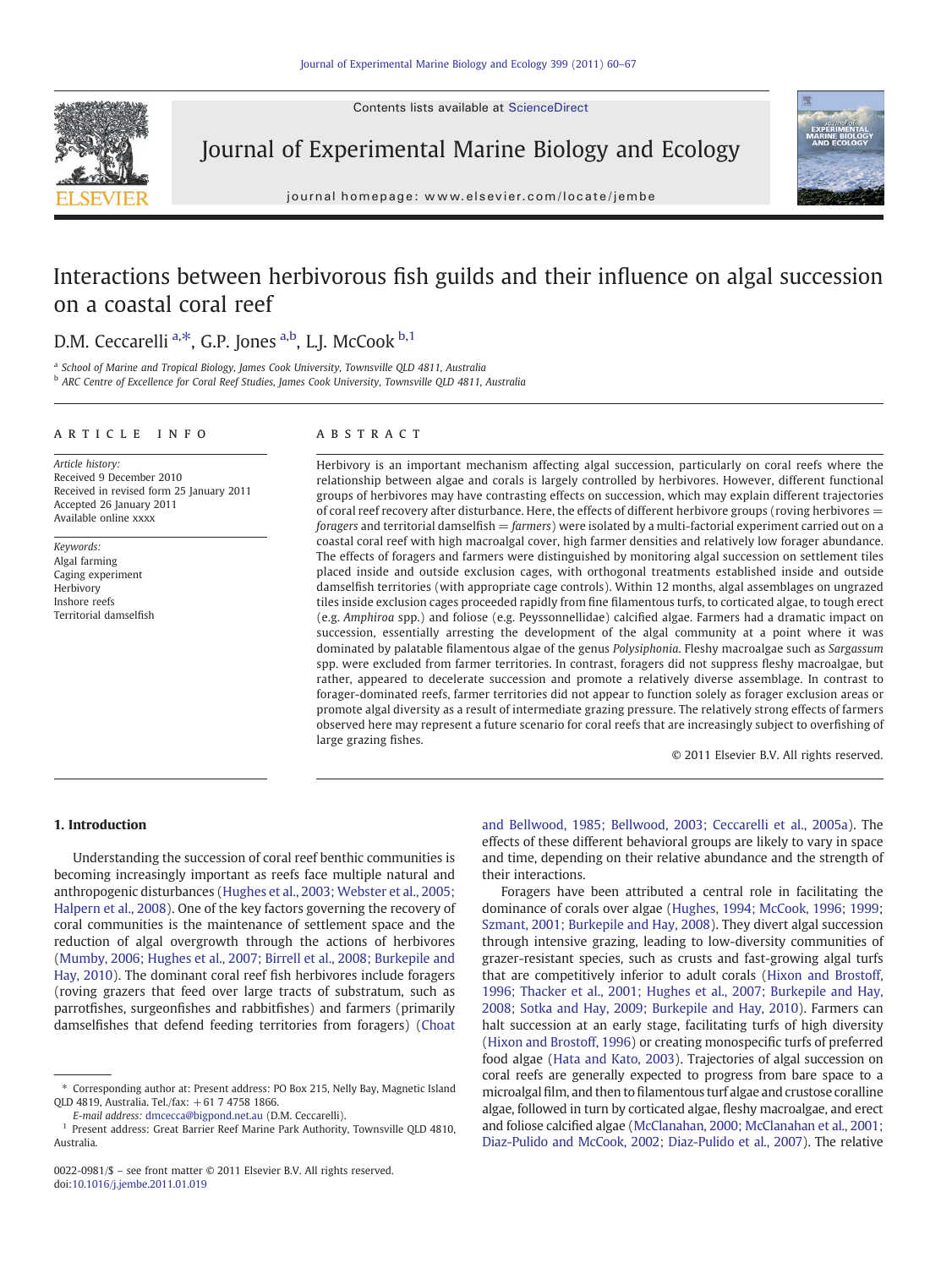effects of foragers and farmers and the mechanisms by which they influence succession require further investigation.

The differences between farmer territories and adjacent areas have often been attributed either to the grazing regimes of foragers outside territories or active "management" of algal turf and exclusion of other grazers inside territories ([Lassuy, 1980; Hixon and Brostoff, 1996;](#page-6-0) [Hata and Kato, 2003, 2004; Ceccarelli et al., 2005a; Gobler et al., 2006](#page-6-0)). The potential mechanisms by which farmers control the benthic communities inside their territories include the reduction in forager grazing inside territories [\(Hixon and Brostoff, 1996; Ceccarelli et al.,](#page-6-0) [2005a\)](#page-6-0), the 'weeding' of undesirable algae from their territories [\(Lassuy, 1980; Hata and Kato, 2002\)](#page-6-0), the selective consumption of preferred species [\(Klumpp et al., 1987; Jones, 1992\)](#page-6-0) and the fertilization of algae by defecating on algal farms [\(Polunin and](#page-6-0) [Koike, 1987; Klumpp and Polunin, 1989; Thacker et al., 2001](#page-6-0)). There is little conclusive information on when or where one mechanism is more important than the others ([Ceccarelli et al., 2001](#page-6-0)) and simply monitoring differences in succession inside and outside territories cannot distinguish among these effects. Given that farmers and foragers exhibit different activities and feeding modes, and farmers exclude foragers from their territories, isolating their different effects and interactions can be difficult.

Our understanding of how herbivory affects succession on coral reefs comes predominantly from oligotrophic systems with large forager populations that effectively control algal biomass outside farmer territories [\(McCook, 1996; McCook and Price, 1997; Ceccarelli](#page-6-0) [et al., 2006](#page-6-0)). However, there is increasing evidence of reefs with high macroalgal cover and biomass ([Littler and Littler, 1984; McCook,](#page-6-0) [1996; Williams et al., 2001; Paddack et al., 2006](#page-6-0)). Such situations may become more prevalent under increasing eutrophication and temperatures, especially in coastal areas with lower forager abundance, or in situations where foragers have been overfished [\(Littler et al., 2006](#page-6-0)). It is important to understand the interacting effects of foragers and farmers on the benthic succession of these reefs, as farmers may become more important for mediating their recovery from disturbance. Given that farmers can collectively dominate large tracts of coral reefs, occupying up to 90% of some reef zones ([Ceccarelli et al.,](#page-6-0) [2001; Ceccarelli, 2007](#page-6-0)), it is critical to understand how they influence patterns of succession.

The purpose of this study was to carry out a fully orthogonal herbivore exclusion experiment on a coastal coral reef to examine patterns of succession in both farmer territories (where cages excluded farmers) and areas outside territories accessed by foragers (where cages excluded foragers). The experiment included exclusion treatments (full cages), cage controls and uncaged controls were to separate the effects of the farmer species (in this case, Stegastes apicalis) and forager grazing (mainly Scarus rivulatus, Scarus ghobban, Siganus doliatus, Siganus argenteus, Naso unicornis and Acanthurus blochii). The following specific hypotheses were tested:

- I. The trajectory of algal succession is different inside and outside S. apicalis territories.
- II. Outside S. apicalis territories, algal succession differs depending on the access or exclusion of foragers.
- III. Inside S. apicalis territories, algal succession differs depending upon the access or exclusion of the farmer. That is, direct farming activities (i.e., activities in addition to excluding foragers) alter the trajectory of succession that would otherwise occur inside their territories.

# 2. Material and methods

# 2.1. Study site and system

This experiment was conducted in Nelly Bay, on Magnetic Island, Great Barrier Reef (19°17 S, 146°86E), for 12 months from December 2002. Experimental plots were established along the reef crest, where the abundant S. apicalis is the dominant farmer species [\(Ceccarelli,](#page-6-0) [2007\)](#page-6-0). Individual S. apicalis aggressively exclude other grazers and potential egg predators from territories of approximately  $1 \text{ m}^2$ , in which the algal turf is visually distinct from surrounding areas (D. Ceccarelli, unpublished data). Large stands of Sargassum spp. and patches of high live coral cover characterize the benthos directly outside the territories. Forager densities on the reef crest are typical of inshore reefs (<0.02 individuals/ $m^2$ ) and include primarily the scarids Scarus rivulatus and Scarus ghobban, the siganids Siganus doliatus and Siganus argenteus, and the acanthurids Naso unicornis and Acanthurus blochii.

# 2.2. Experimental design and planned comparisons

A fully orthogonal experimental design (Fig. 1) was used to separate the effects of foragers and farmers on the successional composition of the benthic community, and to distinguish between the influence of direct management by farmers (other than excluding foragers) and territory location.

The following comparisons of the treatments enabled the testing of hypotheses I to III (Fig. 1):

- A. To test Hypothesis I, we compared uncaged tiles outside territories (Treatment 1) with uncaged tiles inside territories (Treatment 2). While this establishes whether the trajectory of algal succession is different inside, versus outside, of territories, additional comparisons are necessary to determine whether differences are due to grazing activities of either herbivore group, possible farming activities, or the interactions of foragers and farmers.
- B. To test Hypothesis II, we compared caged tiles outside territories (Treatment 5) with cage controls outside territories (Treatment 3). This measures the effects of foragers with any cage artifacts



Fig. 1. Sampling design for the experiment, showing orthogonal design and the effects measured with each comparison. Comparison labels correspond with hypotheses tested for each pair of treatments (Comparisons A–C test Hypotheses I to III). Dotted lines: open plots; dashed lines: partial cages; unbroken lines: full cages. Farmers: Territorial damselfish; Foragers: Roving herbivores. In treatments 2 and 4, where foragers are excluded by farmer aggression, it is assumed that foragers may have some influence. The numbers correspond to treatments, which were replicated 5 times. Each square represents a rack of 10 tiles, and collections were made 4 times over a 12 month period.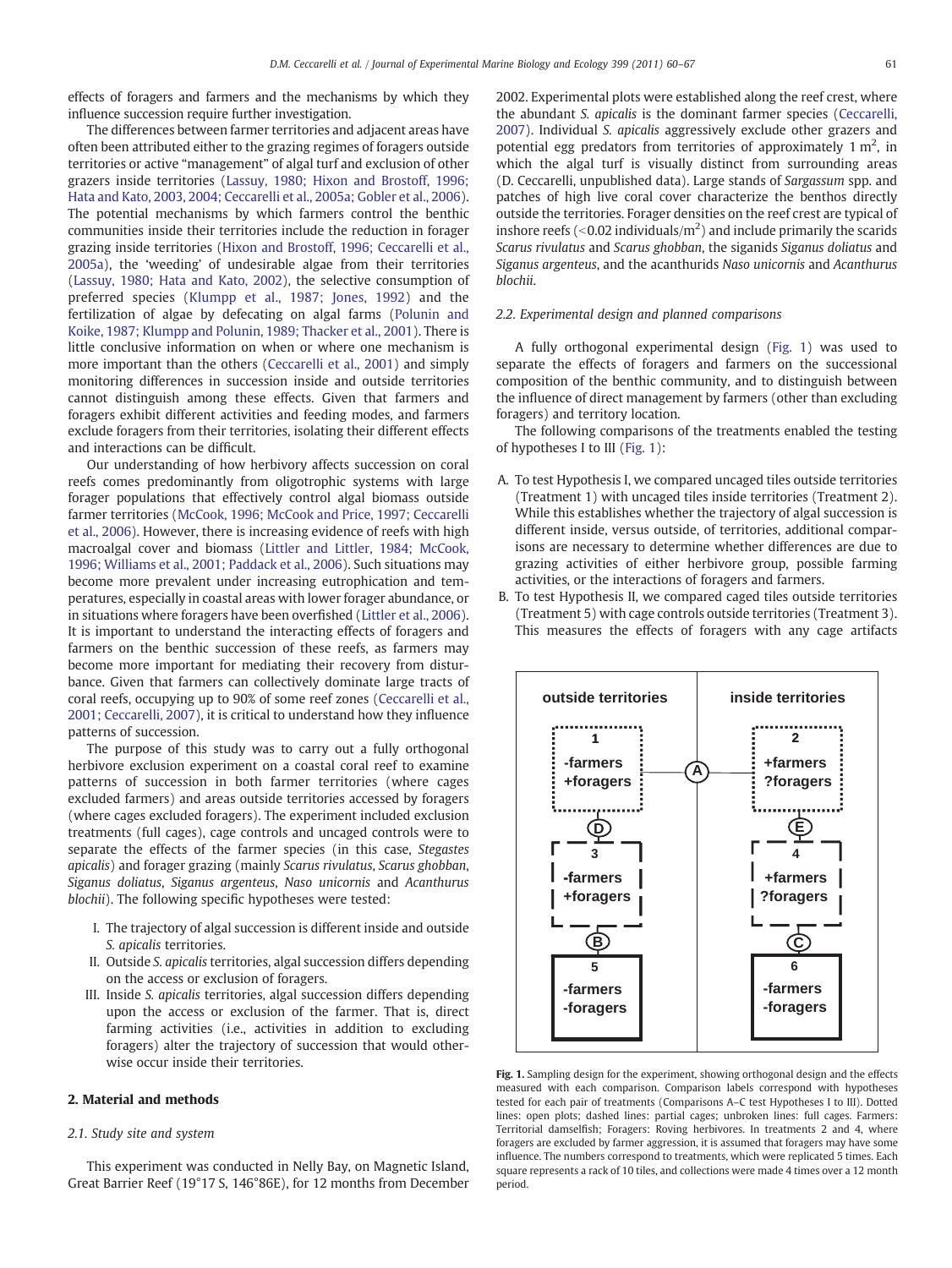<span id="page-2-0"></span>removed. It tests whether algal succession differs depending on the access or exclusion of foragers outside S. apicalis territories, taking into account any cage artifact effects.

C. To test Hypothesis III, we compared caged tiles inside territories (Treatment 6) with cage controls inside territories (Treatment 4). This allowed us to estimate the effects of direct farmer activities, other than the exclusion of foragers, on the communities in their territories, taking into account any cage artifact effects. This includes all potential effects resulting from direct farming activities (i.e. activities in addition to excluding foragers) on the trajectory of succession that inside their territories.

In addition to testing the main hypotheses, we also examined whether the cages themselves were influencing patterns of succession.

- D. Comparing uncaged tiles outside territories (Treatment 1) with partially caged tiles outside territories (Treatment 3) tested the effects of the cage artifact on the composition and succession of the benthic community outside territories.
- E. Comparing uncaged tiles inside territories (Treatment 2) with partially caged tiles inside territories (Treatment 4) tested the effects of the cage artifact, other than the effect of excluding foragers, inside territories.

#### 2.3. Experimental protocol

Succession was examined by examining colonization of ceramic tiles. Ten rugose ceramic tiles, 5 by 10 cm in area, were fixed to metal racks (0.5 m by 0.5 m) using stainless steel bolts and wing nuts, with rubber washers placed between the tile and both the base of the rack and the bottom of the wing nut (Appendix A). 30 metal racks were then secured to the reef substratum with a mallet, bringing the tiles were as close to the benthos as possible. Five replicates of each treatment were allocated randomly to positions inside and outside territories on the reef crest. Fifteen racks were placed inside randomly chosen S. apicalis territories, and fifteen in nearby areas that were as similar as possible to S. apicalis territories in terms of topography and exposure. Oyster mesh (16 mm mesh size) was tied around five randomly selected racks inside territories and five outside territories, completely enclosing the tiles. A further ten racks (also 5 inside and 5 outside territories) were partially enclosed by the oyster mesh, and used as cage controls. Observations during the course of the experiment indicated that both foragers and farmers grazed inside the open-sided cages. The last set of 10 racks was left uncaged. Sets of racks were haphazardly distributed within each habitat type, with at least 3 m between individual racks.

The tiles were collected four times over the year, approximately every three months. At each sampling occasion, two tiles were removed from each rack and treated as subsamples (10 tiles per treatment per sampling occasion= 240 tiles over 12 months). The tiles were enclosed in clip seal plastic bags and frozen immediately upon leaving the study site. The tops of the tiles were sampled with a stereomicroscope with a 1 cm grid, identifying the benthos under each of 54 randomly chosen points. Taxa were identified to genus, or to species where possible, and detritus was also quantified as a potential food source for the resident farmers. For the purposes of exploring succession on the tiles, algal taxa were also summarized into functional groups (Appendix B, [Steneck and Dethier, 1994](#page-6-0)).

#### 2.4. Statistical analyses

Diversity was assessed by calculating the Shannon–Weaver Diversity Index H′, as outlined in [Krebs \(1989\)](#page-6-0). Multivariate ANOVA was used for community-level analyses, with a priori planned comparisons for each combination of treatments (and testing the Time  $\times$  Treatment interaction term) as described above. The results of the MANOVA (carried out in SPSS for Windows®) included individual effects for each variable in the analysis, while automatically controlling for errors associated with using each treatment in multiple comparisons. We used non-metric, multi-dimensional scaling analysis (MDS, [Clarke and Gorley, 2006](#page-6-0)) on the Bray–Curtis resemblance matrix of transformed arcsine percentage cover of each species to delineate the community-level successional trajectories of the six treatments, using Primer®.

# 3. Results

#### 3.1. Comparison A: Succession inside and outside farmer territories

The hypothesis that succession differs significantly in areas accessed by either farmers or foragers as a result of independent effects or their interaction was supported. Different algal assemblages developed on uncaged tiles inside territories and exposed to farmer activities, from those that were found on uncaged tiles outside territories, which were exposed to the activities of foragers (Table 1, [Fig. 2](#page-3-0)a). Uncaged tiles inside territories were covered in filamentous algae such as Polysiphonia spp. within the first three months and changed very little for the rest of the year, while the algal community on uncaged tiles outside territories developed further within the same timeframe, towards higher cover of fleshy macroalgae and calcified Peyssonnellids ([Fig. 2](#page-3-0)a).

More detailed taxonomic assessments showed that on uncaged tiles inside territories, Callithamnion spp. bloomed within the first three months and then declined to below 5% cover by the middle of the year, but algae of the genus Polysiphonia continued to flourish and became dominated by Polysiphonia herpa ([Fig. 3](#page-3-0)). Uncaged tiles outside territories rapidly progressed from fine filamentous turf to more complex corticated algae and subsequently fleshy macroalgae. These tiles initially developed less filamentous algae (e.g., only half the cover of Callithamnion as on tiles inside territories, [Fig. 3\)](#page-3-0) and then progressed to a 50% cover of more complex, corticated algae such as Laurencia implicata. By the end of the year, a 20% cover of fleshy macroalgae had grown on these tiles ([Fig. 3](#page-3-0)). Detrital cover increased more rapidly on the tiles inside territories than on tiles outside territories. By the end of the year, however, the cover of detritus in both treatments had declined to approximately 15% [\(Fig. 3](#page-3-0)).

#### 3.2. Comparison B: Forager effects

Foragers had a major impact on the development of algal communities outside farmer territories, affecting all major benthic and algal groups ([Table 2\)](#page-3-0), confirming the hypothesis that grazing by foragers can significantly modify succession, even when present in low densities (Table 1, [Fig. 2](#page-3-0)b). Caged tiles outside territories represent the closest treatment to ungrazed succession, and the algal community developed rapidly towards an assemblage dominated by fleshy macroalgae and tough, calcified taxa. Where foragers had

#### Table 1

Results of MANOVA with a priori planned comparisons for the succession of the algal assemblage on the tiles. The results presented are those from the Time  $\times$  Treatment interaction test. Cage effect results are given for inside and outside territories.

| Comparison                          | Pillai's Trace Value | F(14.205) | D      |
|-------------------------------------|----------------------|-----------|--------|
| A. Combined effect                  | 0.363                | 8.358     | 0.0001 |
| B. Forager effect                   | 0.234                | 2.17      | 0.0001 |
| C. Farming effect                   | 1.182                | 3.102     | 0.0001 |
| D. Cage effect inside <sup>a</sup>  | 0.141                | 2.398     | 0.04   |
| E. Cage effect outside <sup>a</sup> | 0.125                | 2.096     | 0.013  |

<sup>a</sup> Between-subjects tests show that only Peyssonnellidae were affected by the cage artifact, both inside and outside territories ([Table 2\)](#page-3-0).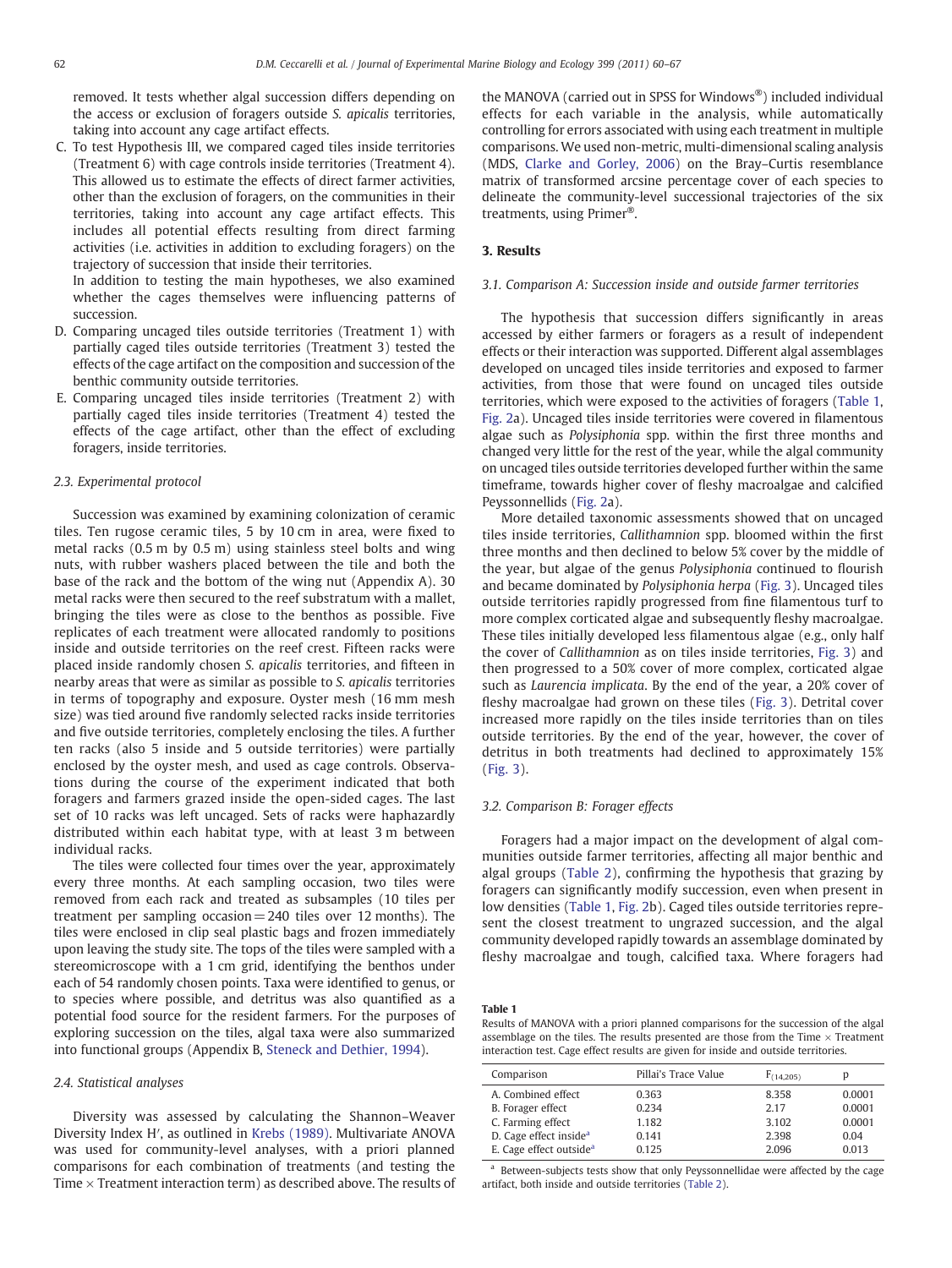<span id="page-3-0"></span>

Fig. 2. MDS of the successional trajectories of the algal assemblages in the 6 treatments relative to the major benthic groups (Bray–Curtis similarity matrix of arcsinetransformed percent cover estimates). Arrows show the temporal trajectory of each treatment, starting from deployment of the tiles (Time 0). The MDS is presented in four panels for ease of interpretation, with the bottom panel depicting the eigenvectors for each tested benthic category or algal taxon. Successional trajectory panels correspond to a) Hypothesis I/Comparison A; b) Hypothesis II/Comparison B; c) Hypothesis III/ Comparison C. PC: partial cages.

access, succession proceeded from early-successional filamentous algae to a community rich with corticated red algae and fleshy macroalgae (Fig. 2b).

Within the first three months, partially caged tiles outside territories were covered primarily in Callithamnion sp. and a smaller percentage of L. implicata and Polysiphonia spp., and then progressed to a fleshy macroalgal cover of approximately 20% [\(Fig. 4](#page-4-0)). Where foragers were excluded, the cover of filamentous algae increased rapidly, but was quickly replaced by crustose algae such as Peyssonnellidae (Fig. 2b). The



Fig. 3. Effects of foragers and farmers (Comparison A) on individual taxa, as measured by changing % cover over time. Note differences in the y-axes. Error bars= 1 S.E.

caged tiles initially developed higher cover of Polysiphonia spp., but only half the cover of corticated red algae [\(Fig. 4](#page-4-0)). Algal diversity (H′) increased significantly as a result of forager access to tiles outside territories, reaching an average of 0.46 (+/−0.06 S.E.) on partially caged tiles and 0.33 ( $+/-0.04$  S.E.) on closed tiles outside territories.

# Table 2

MANOVA results for analysis of algal community structure on the tiles. F-values are given for variables showing a significant response to the tested mechanisms. The results presented are those from the Time  $\times$  Treatment interaction test. 'NS' symbolizes variables that did not show a significant response to the treatments. Arrows show the direction of the effect. Two arrows pointing in opposite directions indicate either a brief suppression or a short-lived 'bloom' caused by the relevant effect. For example, in Row 4, Column 5, arrows indicate that farmer manipulation resulted in the initial suppression of corticated red algae, followed by an increase. Arrows for the Combined Effects column indicate the trajectory inside territories. F-values for Peyssonnellidae affected by cage effects are given for inside and outside territories (inside/outside). Taxa that did not respond significantly to any treatment include: Polysiphonia ferulacea, Polysiphonia infestans, Herposiphonia spp., Ceramium spp., Spermothaminion spp., Champia spp., Tolypiocladia spp., Gelidiopsis spp., and Jania spp.

|                          |                       | A.<br>Combined<br>effects | <sub>R</sub><br>Forager<br>effects | C.<br>Farmer<br>effects | D. and E.<br>Cage effects |
|--------------------------|-----------------------|---------------------------|------------------------------------|-------------------------|---------------------------|
| Fleshy<br>macroalgae     |                       | $9.243 \perp$             | 4.4781                             | <b>NS</b>               | <b>NS</b>                 |
| Corticated<br>red algae  |                       | 35.5311                   | <b>NS</b>                          | 4.32611                 | <b>NS</b>                 |
|                          | Hypnea spp.           | <b>NS</b>                 | NS.                                | 3.2531                  | <b>NS</b>                 |
|                          | L. implicata          | 43.608                    | NS.                                | 7.64⊥↑                  | <b>NS</b>                 |
|                          | Chondria spp.         | <b>NS</b>                 | 4.3651                             | <b>NS</b>               | <b>NS</b>                 |
| Filamentous<br>algae     |                       | <b>NS</b>                 | 3.3721                             | <b>NS</b>               | NS.                       |
|                          | Polysiphonia spp.     | <b>NS</b>                 | 7.3811                             | 4.9621                  | NS.                       |
|                          | P. herpa              | 60.1421                   | NS.                                | 7.0271                  | NS.                       |
|                          | Callithamnion<br>spp. | $6.104$ <sup>1</sup>      | 2.9671                             | 13.167↑↓                | <b>NS</b>                 |
| Amphiroa sp.             |                       | <b>NS</b>                 | <b>NS</b>                          | 4.3481                  | <b>NS</b>                 |
| Peyssonnellidae          |                       | <b>NS</b>                 | $4.571 \perp$                      | $4.293 \perp$           | 10.04/7.321               |
| Encrusting<br>corallines |                       | <b>NS</b>                 | 2.7991                             | $2.137\perp$            | <b>NS</b>                 |
| Detritus                 |                       | $7.771 \downarrow$        | $6.371$ $\uparrow \downarrow$      | 4.417                   | NS.                       |
| Diversity (H')           |                       | <b>NS</b>                 | 4.5861                             | 3.9681                  | NS                        |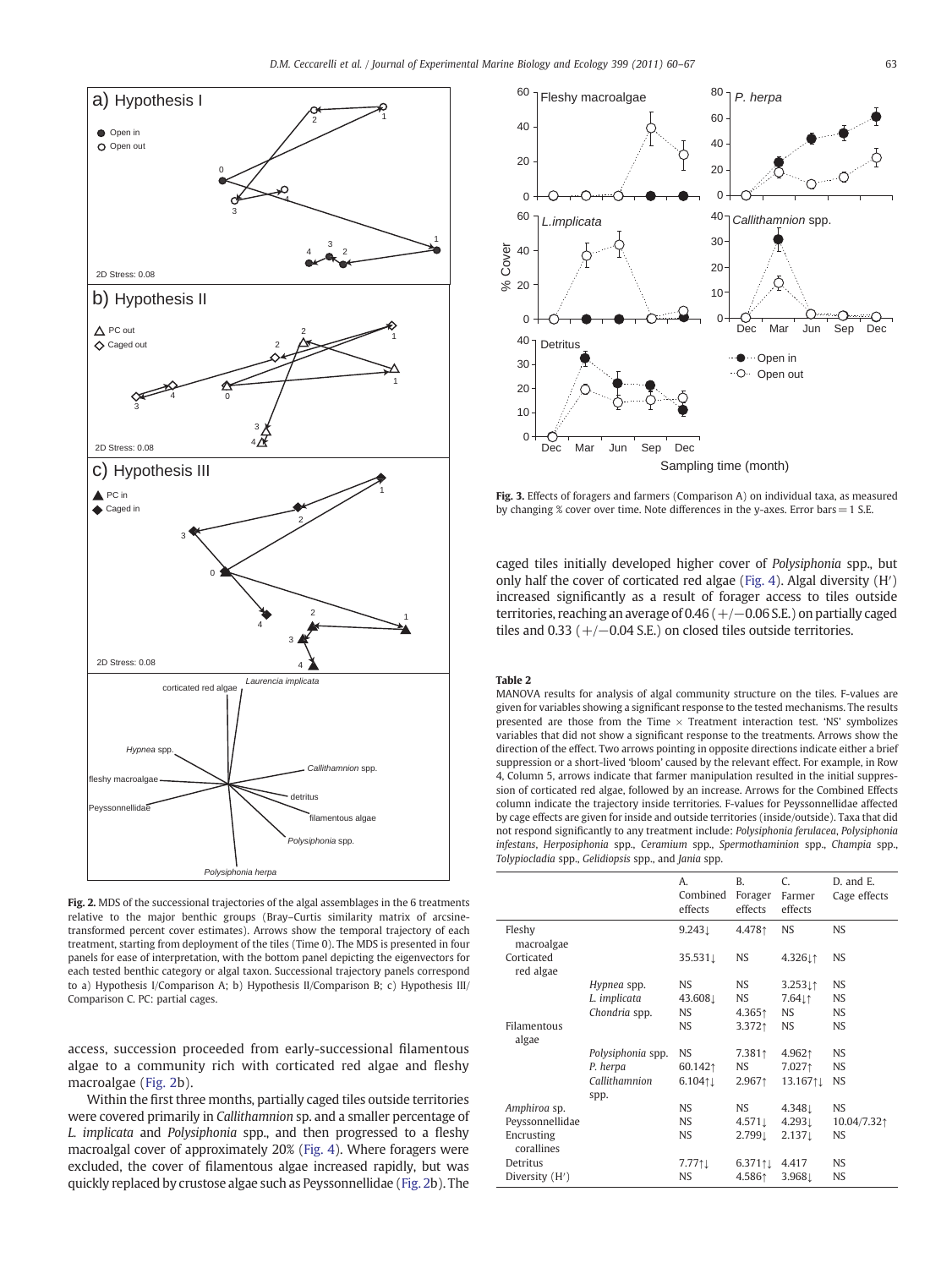<span id="page-4-0"></span>

Fig. 4. Effects of foragers and farmers (Comparisons B and C, respectively) on individual taxa, as measured by changing % cover over time (note that the y-axis for the last panel 'Diversity' represents the Shannon–Weaver Index H′). The effects of foragers are shown by comparing 'caged out' with 'partial cage (PC) out' treatments (Comparison B). The effects of farmers are shown by comparing 'caged in' with 'PC in' treatments (Comparison C). Note differences in the y-axes. Error bars= 1 S.E.

### 3.3. Comparison C: Farmer effects

The benthic community on the tiles was significantly altered by farmer activities within territories, supporting the hypothesis that direct management (weeding and selective feeding) by farmers affects algal succession ([Table 1\)](#page-2-0). Farmers significantly affected the trajectories of most benthic groups ([Table 2](#page-3-0)). In fact, the communitylevel response to the treatments was essentially split between tiles to which the farmers had access, and tiles where farmers had no access [\(Fig. 2c](#page-3-0)). Partially caged tiles inside farmer territories showed a trajectory that indicated a decelerated or halted succession, with the algal assemblage remaining at an early stage dominated by delicate filamentous algae. These tiles were quickly dominated by polysiphonaceous algae to the exclusion of most other taxa. Caged tiles inside territories initially developed similarly to caged tiles outside territories, but over the following nine months, corticated red algae gave way to an assemblage of encrusting coralline algae, Peyssonnellidae and the erect calcified algae of the genus Amphiroa (Fig. 4).

#### 3.4. Comparisons D and E: Cage effects

The cage artifacts were found to have minimal effects on the development of benthic communities on the tiles. The only taxa to be affected significantly by the cage artifact, both inside and outside territories, were calcified algae of the family Peyssonnellidae [\(Table 2,](#page-3-0) Fig. 5). The difference in percent cover of Peyssonnellidae was greater between partial cages and full cages than between partial cages and open treatments (partial cages: 16.54%+/−4.5 S.E.; open tiles: 12.19%+/−1.9 S.E.; full cages: 31.55%+/−5.7 S.E.).

# 4. Discussion

Understanding algal succession and the influence of herbivory is central to the development of knowledge about how coral reef ecosystems may respond to and recover from increasing anthropogenic pressures (e.g., [Diaz-Pulido and McCook, 2002\)](#page-6-0). However,

different herbivore groups can exhibit quantitative and qualitative differences in their influence on successional trajectories ([Hixon and](#page-6-0) [Brostoff, 1996\)](#page-6-0). The results of this study highlight the pronounced and different effects farmers and foragers can have on coral reef benthic succession. S. apicalis on a fringing inshore reef of the Great Barrier Reef actively manipulated the algal community in their territories to grow a dense turf of palatable algae. Overall, the numerically dominant farmers had more dramatic effects than foragers on algal succession in this system. However, foragers also directly impacted succession, effectively decelerating the rate of succession to a diverse community that included macroalgae.

Succession followed different trajectories inside and outside territories, indicating differential effects of the two herbivore groups through a variety of potential mechanisms. It appears that succession was dramatically decelerated under the influence of farmers, remaining at an 'early' stage where it was dominated by filamentous



Fig. 5. Effects of cage artifacts (Comparisons D and E) on Peyssonnellidae, as measured by changing % cover over time. The caging effects outside territories are shown by comparing 'Open out' with 'PC out' treatments (Comparison D). The caging effects outside territories are shown by comparing 'Open in' with 'PC in' treatments (Comparison E). Note differences in the y-axes. Error bars  $=$  1 S.E.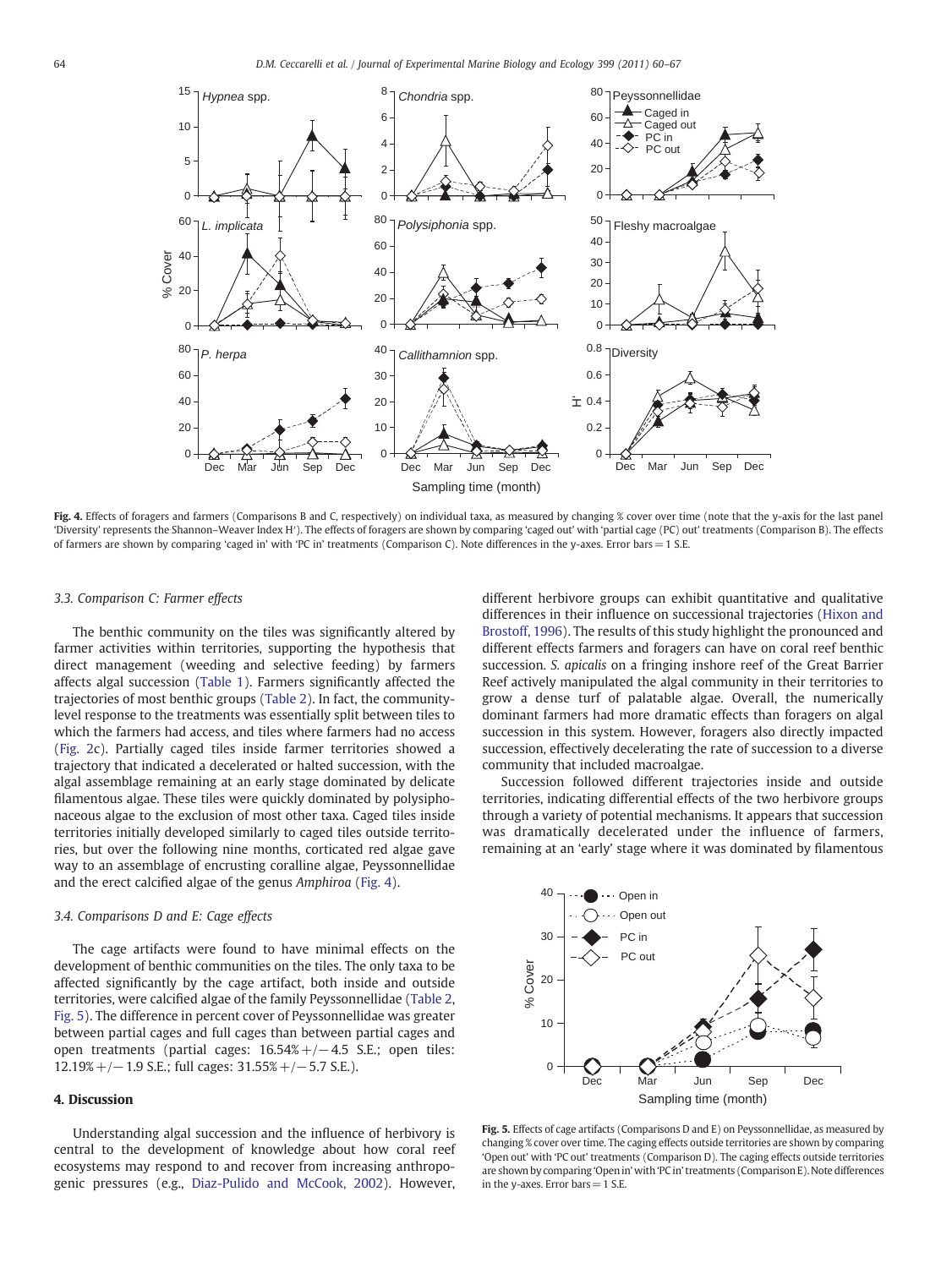algae of the genus Polysiphonia. [Hixon and Brostoff \(1996\)](#page-6-0) also found that succession inside damselfish territories was decelerated, but at a later stage, resulting in a highly diverse mid-successional algal assemblage. In our study it was the foragers that appeared to play the role of 'intermediate impact' grazers, facilitating a diverse assemblage of corticated and fleshy macroalgae over the 12-month period. This difference in outcome may reflect variation in the relative abundance of the two herbivore groups in the different study systems.

# 4.1. Effects of foragers

Feeding by large herbivores is usually responsible for reducing algal biomass ([Steneck, 1988; Bellwood and Choat, 1990; McCook,](#page-6-0) [1996; Pennings, 1996; McCook and Price, 1997; Williams et al., 2001;](#page-6-0) [Paddack et al., 2006](#page-6-0)) and, in some cases, enhancing coral cover [\(Burkepile and Hay, 2008](#page-6-0)). The role of grazing pressure by herbivores usually results in the 'facilitation' or acceleration of succession to proceed towards a relatively 'mature' community – one dominated by fleshy macroalgae, calcified and encrusting algae [\(Sousa and Connell,](#page-6-0) [1992; Zanini et al., 2006](#page-6-0)) or in the diversion of succession to an alternative community not otherwise found in ungrazed systems [\(Hixon and Brostoff, 1996; Littler et al., 2006](#page-6-0)). In our study, the activities of foragers on the reef crest decelerated succession to result in a diverse 'mid-successional' assemblage that included corticated red algae and fleshy macroalgae, but not a 'late-successional' assemblage of fleshy macroalgae and erect calcified algae. Foragers did not prevent the establishment of fleshy macroalgae such as Sargassum spp. and Padina spp.

### 4.2. Effects of farmers

The effects of farmers on algal succession were completely different and much more dramatic than the effects of foragers, stopping succession at a stage where filamentous algae dominated the benthic assemblage. The activities of farmers have been previously recognized for their ability to alter the naturally occurring trajectory of succession [\(Lassuy, 1980; Hixon and Brostoff, 1996; Hata and Kato,](#page-6-0) [2003\)](#page-6-0). Studies by [Hata and Kato \(2002, 2003\)](#page-6-0) showed that the weeding activities of Stegastes nigricans were directly responsible for the halted succession inside their territories. The degree to which succession is modified inside other farmer territories varies ([Lassuy,](#page-6-0) [1980; Hinds and Ballantine, 1987; Hixon and Brostoff, 1996](#page-6-0)), suggesting that each farmer species may use a different mechanism for maximizing the abundance of palatable algae in its territories [\(Ceccarelli et al., 2001; Hata and Kato, 2004](#page-6-0)). Inside its territories, S. apicalis appears to directly and actively promote an algal assemblage dominated by P. herpa. Gut contents analysis conducted on S. apicalis on Magnetic Island found a dominance of polysiphonaceous algae, but included corticated red algae and detritus, which were also present inside territories [\(Ceccarelli, 2007\)](#page-6-0). This study provides an alternative to the two patterns already found in the literature: S. apicalis neither cultivated a monoculture ([Montgomery, 1980; Hata](#page-6-0) [and Kato, 2003\)](#page-6-0), nor enhanced overall algal diversity [\(Hixon and](#page-6-0) [Brostoff, 1983\)](#page-6-0), but actively promoted a unique algal assemblage most suitable to its resource requirements. These results add to the evidence that different species of damselfishes manipulate the development of algal communities in their territories based on a combination of their preferences and the availability of food algae in their immediate environment ([Hata et al., 2010](#page-6-0)).

In our study, farmers were not equivalent to cages, suggesting that the effects this species of farmer were not solely due to forager exclusion. Succession on caged tiles outside territories included an early stage dominated by filamentous algae, a later stage with corticated and fleshy macroalgae, which were then replaced by calcified algae, while succession on uncaged tiles inside territories remained dominated by filamentous algae. Grazing by farmers has generally

been demonstrated to have a lesser impact on benthic communities than grazing by foragers ([Ogden and Lobel, 1978; Horn, 1989;](#page-6-0) [Ceccarelli et al., 2005a\)](#page-6-0). Furthermore, it is commonly assumed that the exclusion of foragers by farmers further reduces grazing rates inside territories [\(Hixon and Brostoff, 1996\)](#page-6-0), although grazing has been found to be highest inside territories by some studies [\(Russ,](#page-6-0) [1987;](#page-6-0) [Booth, 1998](#page-6-0)). In fact, some damselfish territories may parallel frequently grazed areas referred to as 'grazing lawns' in terrestrial systems ([van der Graaf et al., 2005](#page-7-0)). Although it may be relevant to some farmer species, the modification of grazing rates through farmer aggression can no longer be considered the primary mechanism by which all farmers create the benthic assemblages inside their territories.

# 4.3. Relative importance of farmers and foragers

In this study, foragers had a moderate impact on algal succession, but their grazing regime on open tiles did not lead to an algal assemblage that differed dramatically from ungrazed tiles. The visually dominant fleshy macroalgae that occur in high densities on the Nelly Bay reef ([Ceccarelli et al., 2005b](#page-6-0)) were not suppressed by foragers at the densities found there. A threshold exists below which grazer densities cannot control macroalgal dominance on coral reefs [\(Mumby et al., 2007](#page-6-0)). While this threshold has been modeled in the context of overfishing of foragers, it may also apply across natural gradients of forager abundance.

In contrast, S. apicalis defended territories in which they promoted algal communities that were visually and taxonomically distinct from surrounding areas. Other studies have also concluded that the impact of herbivory on any given reef will reflect the type of herbivore; for instance, reefs with low fish herbivore densities can instead show the denuding effects of herbivorous sea urchins [\(Ogden and Lobel, 1978;](#page-6-0) [Carpenter, 1997\)](#page-6-0). Similarly, the relative importance of foragers and farmers may change along environmental and geographic gradients, with farmers becoming more effective at controlling or changing algal communities as forager influence decreases. On some reef systems, farmer territories of a single species have been found to occupy up to 87% of the substratum ([Ceccarelli et al., 2005a](#page-6-0)). On the Nelly Bay reef crest, approximately 30% of the substratum is occupied by S. apicalis territories [\(Ceccarelli et al., 2005b\)](#page-6-0); the pronounced effects of these farmers are therefore structuring benthic communities on one-third of the reef crest. Typically, each reef zone is shared by a number of cohabiting farmer species, each with subtly different effects on benthic communities ([Ceccarelli, 2007\)](#page-6-0).

The significance of farmer and forager effects for mediating coral– algal interactions depends strongly on the resulting algal community. Thick turfs and fleshy macroalgae have been found to be the most damaging to coral survival and regeneration, but crustose coralline algae can enhance recruitment [\(Birrell et al., 2008; Arnold et al.,](#page-6-0) [2010\)](#page-6-0). However, the direct interaction between corals and thick turfs, which tend to dominate farmer territories, can be further complicated by activities of the farmers themselves, which can actively kill corals [\(Jones et al., 2006](#page-6-0)), but can also exclude coral predators (e.g., [Glynn](#page-6-0) [and Colgan, 1988; Gochfeld, 2010](#page-6-0)) and external bioeroders (e.g., [Sammarco and Williams, 1982\)](#page-6-0). Therefore, while most research suggests that foragers are crucial to coral resilience ([Mumby and](#page-6-0) [Steneck, 2008; Hughes et al., 2010\)](#page-6-0), there is still not enough information to determine whether farmer effects are beneficial or detrimental to coral communities.

#### 4.4. Conclusions

Farmers do not simply act as herbivore exclusion treatments, but actively select suitable locations for their territories and subsequently actively cultivate them, dramatically altering the successional pathways and benthic communities within them. In this system, farmers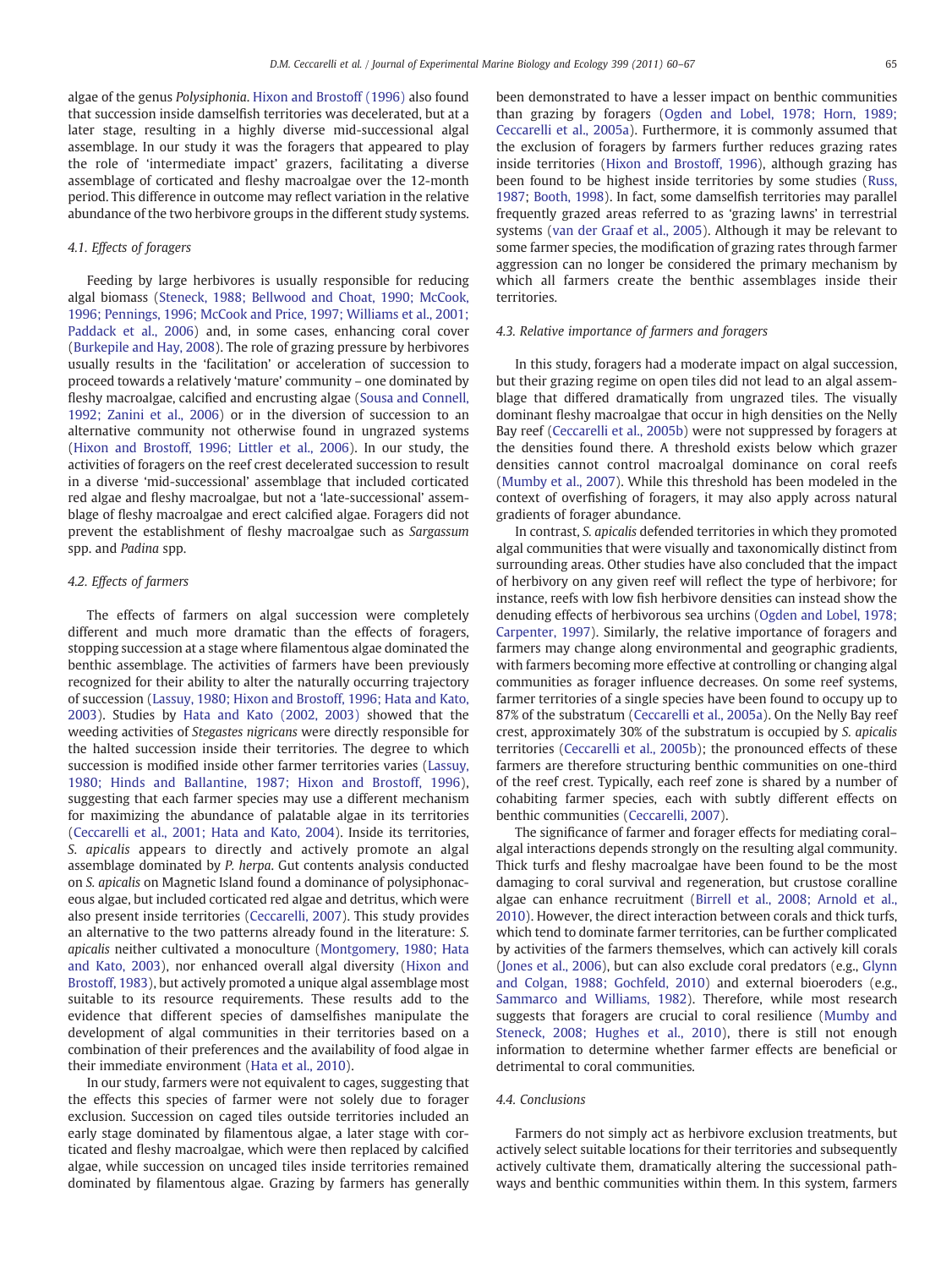<span id="page-6-0"></span>appear to replace foragers as the herbivore group with the greatest effects on coral reef algae. It remains to be tested whether this is also the case on reefs where large herbivores have been overfished, but in areas of high occupancy by damselfish territories, farmers may exert a strong control on succession. This study suggests that including farmers may be necessary in research that aims to adequately quantify the effects of fish herbivory on coral reefs. Coastal coral reefs under increasing anthropogenic pressure may be areas in which the generally accepted paradigms of herbivore control on macroalgae no longer apply.

Supplementary materials related to this article can be found online at doi[:10.1016/j.jembe.2011.01.019.](http://dx.doi.org/10.1016/j.jembe.2011.01.019)

# Acknowledgements

This research was funded by the Australian Research Council (Prof. G. P. Jones). Our thanks go to P. Jackson, J. Isaac and Dr. S. Ceccarelli for field support, and to Dr. A Lewis for a review of the early manuscript. [SS]

#### References

- Arnold, S.N., Steneck, R.S., Mumby, P.J., 2010. Running the gauntlet: inhibitory effects of algal turfs on the processes of coral recruitment. Mar. Ecol. Prog. Ser. 414, 91–105. Bellwood, D.R., 2003. Origins and escalation of herbivory in fishes: a functional
- perspective. Paleobiology 29, 71–83. Bellwood, D.R., Choat, J.H., 1990. A functional analysis of grazing in parrotfishes (family
- Scaridae): the ecological implications. Environ. Biol. Fish. 28, 189–214. Birrell, C.L., McCook, L.J., Willis, B.L., Diaz-Pulido, G.A., 2008. Effects of benthic algae on the replenishment of corals and the implications for the resilience of coral reefs. Oceanogr. Mar. Biol. Annu. Rev. 46, 25–63.
- Booth, D.J., 1998. Grazing pressure of roving and territorial fishes on patch reef in One Tree Lagoon. Proceedings of the Australian Coral Reef Society 75th Anniversary Conference, 15–27.
- Burkepile, D.E., Hay, M.E., 2008. Herbivore species richness and feeding complementarity affect community structure and function on a coral reef. Proc. Nat. Acad. Sci. U.S.A. 105, 16201–16206.
- Burkepile, D.E., Hay, M.E., 2010. Impact of herbivore identity on algal succession and coral growth on a Caribbean reef. PLoS ONE 5, e8963.
- Carpenter, R.C., 1997. Invertebrate predators and grazers. In: Birkeland, C. (Ed.), Life and Death on Coral Reefs. Chapman and Hall, New York, pp. 198–229.
- Ceccarelli, D.M., 2007. Modification of benthic communities by territorial damselfish: a multi-species comparison. Coral Reefs 26, 853–866.
- Ceccarelli, D.M., Jones, G.P., McCook, L.J., 2001. Territorial damselfishes as determinants of the structure of benthic communities on coral reefs. Oceanog. Mar. Biol. Annu. Rev. 39, 355–389.
- Ceccarelli, D.M., Jones, G.P., McCook, L.J., 2005a. Foragers versus farmers: contrasting effects of two behavioural groups of herbivores on coral reefs. Oecologia 145, 445–453.
- Ceccarelli, D.M., Jones, G.P., McCook, L.J., 2005b. Effects of territorial damselfish on an algal-dominated coastal coral reef. Coral Reefs 24, 606–620.
- Ceccarelli, D.M., Hughes, T.P., McCook, L.J., 2006. Impacts of simulated overfishing on the territoriality of coral reef damselfish. Mar. Ecol. Prog. Ser. 309, 255–262.
- Choat, J.H., Bellwood, D.R., 1985. Interactions amongst herbivorous fishes on a coral reef: influence of spatial variation. Mar. Biol. 89, 221–234.
- Clarke, K.R., Gorley, R.N., 2006. PRIMER v6: user manual/tutorial. PRIMER-E, Plymouth. Diaz-Pulido, G., McCook, L.J., 2002. The fate of bleached corals: patterns and dynamics of
- algal recruitment. Mar. Ecol. Prog. Ser. 232, 115–128.
- Diaz-Pulido, G., Chin, A., Davidson, J., McCook, L.J., 2007. Cyclone promotes rapid colonisation of benthic diatoms in the Great Barrier Reef. Coral Reefs 26, 787.
- Glynn, P.W., Colgan, M.W., 1988. Defence of corals and enhancement of coral diversity by territorial damselfishes. Proc. 6th Int. Coral Reef Symp, 2, pp. 157–163.
- Gobler, C.J., Thibault, D.B., Davis, T.W., Curran, P.B., Peterson, B.J., Liddle, L.B., 2006. Algal assemblages associated with Stegastes sp. territories on Indo-Pacific coral reefs: characterization of diversity and controls on growth. J. Exp. Mar. Biol. Ecol. 336, 135–145.
- Gochfeld, D.J., 2010. Territorial damselfishes facilitate survival of corals by providing an associational defense against predators. Mar. Ecol. Prog. Ser. 398, 137–148.
- Halpern, B.S., Walbridge, S., Selkoe, K.A., Kappel, C.V., Micheli, F., D'Agrosa, C., Bruno, J.F., Casey, K.S., Ebert, C., Fox, H.E., Fujita, R., Heinemann, D., Lenihan, H.S., Madin, E.M.P., Perry, M.T., Selig, E.R., Spalding, M., Steneck, R., Watson, R., 2008. Global map of human impact on marine ecosystems. Science 319, 948–952.
- Hata, H., Kato, M., 2002. Weeding by the herbivorous damselfish Stegastes nigricans in nearly monocultural algae farms. Mar. Ecol. Prog. Ser. 237, 227–231.
- Hata, H., Kato, M., 2003. Demise of monocultural algal farms by exclusion of territorial damselfish. Mar. Ecol. Prog. Ser. 263, 159–167.
- Hata, H., Kato, M., 2004. Monoculture and mixed-species algal farms on a coral reef are maintained through intensive and extensive management by damselfishes. J. Exp. Mar. Biol. Ecol. 313, 285–296.
- Hata, H., Watanabe, K., Hata, M., 2010. Geographic variation in the damselfish-red alga cultivation mutualism in the Indo-West Pacific. BMC Evol. Biol. 10, 185.
- Hinds, P.A., Ballantine, D.L., 1987. Effects of the Caribbean threespot damselfish, Stegastes planifrons (Cuvier), on algal lawn composition. Aquat. Bot. 27, 299–308. Hixon, M.A., Brostoff, W.N., 1983. Damselfish as keystone species in reverse:
- intermediate disturbance and diversity of reef algae. Science 230, 511–513. Hixon, M.A., Brostoff, W.N., 1996. Succession and herbivory: effects of differential fish
- grazing on Hawaiian coral-reef algae. Ecol. Monog. 66, 67–90. Horn, M.H., 1989. Biology of marine herbivorous fishes. Oceanog. Mar. Biol. Annu. Rev. 27, 167–272.
- Hughes, T.P., 1994. Catastrophes, phase shifts, and large-scale degradation of a Caribbean coral reef. Science 265, 1547–1551.
- Hughes, T.P., Baird, A.H., Bellwood, D.R., Card, M., Connolly, S.R., Folke, C., Grosberg, R., Hoegh-Guldberg, O., Jackson, J.B.C., Kleypas, J., Lough, J.M., Marshall, P., Nystrom, M., Palumbi, S.R., Pandolfi, J.M., Rosen, B., Roughgarden, J., 2003. Climate change, human impacts, and the resilience of coral reefs. Science 301, 929–933.
- Hughes, T.P., Rodrigues, M.J., Bellwood, D.R., Ceccarelli, D., Hoegh-Guldberg, O., McCook, L., Moltschaniwskyj, N., Pratchett, M.S., Steneck, R.S., Willis, B., 2007. Phase shifts, herbivory, and the resilience of coral reefs to climate change. Curr. Biol. 17, 360–365.
- Hughes, T.P., Graham, N.A.J., Jackson, J.B.C., Mumby, P.J., Steneck, R.S., 2010. Rising to the challenge of sustaining coral reef resilience. Trends Ecol. Evol. 25, 633–642.
- Jones, G.P., 1992. Interactions between herbivorous fishes and macro-algae on a temperate rocky reef. J. Exp. Mar. Biol. Ecol. 1992, 217–235.
- Jones, G.P., Santana, L., McCook, L.J., McCormick, M.I., 2006. Resource use and impact of three herbivorous damselfishes on coral reef communities. Mar. Ecol. Prog. Ser. 328, 215–224.
- Klumpp, D.W., Polunin, N.V.C., 1989. Partitioning among grazers of food resources within damselfish territories on a coral reef. J. Exp. Mar. Biol. Ecol. 125, 145–169.
- Klumpp, D.W., McKinnon, A.D., Daniel, P., 1987. Damselfish territories: zones of high productivity on coral reefs. Mar. Ecol. Prog. Ser. 40, 41–51.
- Krebs, C., 1989. Ecological Methodology. Harper Collins, New York.
- Lassuy, D.R., 1980. Effects of "farming" behaviour by Eupomacentrus lividus and Hemiglyphidodon plagiometapon on algal community structure. Bull. Mar. Sci. 30, 304–312.
- Littler, M.M., Littler, D.S., 1984. Models of tropical reef biogenesis: the contribution of algae. Prog. Phycol. Res. 3, 323–362.
- Littler, M.M., Littler, D.S., Brooks, B.L., 2006. Harmful algae on tropical coral reefs: bottom-up eutrophication and top-down herbivory. Harmful Algae 5, 565–585.
- McClanahan, T.R., 2000. Bleaching damage and recovery potential of Maldivian coral reefs. Mar. Pollut. Bull. 40, 587–597.
- McClanahan, T.R., Muthiga, N.A., Mangi, S., 2001. Coral and algal changes after the 1998 coral bleaching: interaction with reef management and herbivores on Kenyan reefs. Coral Reefs 19, 380–391.
- McCook, L.J., 1996. Effects of herbivores and water quality on Sargassum distribution on the central Great Barrier Reef: cross-shelf transplants. Mar. Ecol. Prog. Ser. 139, 179–192.
- McCook, L.J., 1999. Macroalgae, nutrients and phase shifts on coral reefs: scientific issues and management consequences for the Great Barrier Reef. Coral Reefs 18, 357–367.
- McCook, L.J., Price, I.R., 1997. Macroalgal distributions on the Great Barrier Reef: a review of patterns and causes. Great Barrier Reef: science, use and management. Nat. Conf. 37–46.
- Montgomery, W.L., 1980. The impact of non-selective grazing by the giant blue damselfish, Microspathodon dorsalis, on algal communities in the Gulf of California. Mexico. Bull. Mar. Sci. 30, 290–303.
- Mumby, P.J., 2006. The impact of exploiting grazers (scaridae) on the dynamics of Caribbean coral reefs. Ecol. Appl. 16, 747–769.
- Mumby, P.J., Steneck, R.S., 2008. Coral reef management and conservation in light of rapidly evolving ecological paradigms. Trends Ecol. Evol. 23, 555–563.
- Mumby, P.J., Hastings, A., Edwards, H.J., 2007. Thresholds and the resilience of Caribbean coral reefs. Nature 450, 98–100.
- Ogden, J.C., Lobel, P.S., 1978. The role of herbivorous fishes and urchins in coral reef communities. Environ. Biol. Fish. 3, 49–63.
- Paddack, M.J., Cowen, R.K., Sponaugle, S., 2006. Grazing pressure of herbivorous coral reef fishes on low coral-cover reefs. Coral Reefs 25, 461–472.
- Pennings, S.C., 1996. Indirect interactions on coral reefs. In: Birkeland, C. (Ed.), Life and Death on Coral Reefs. Chapman & Hall, New York, pp. 249–272.
- Polunin, N.V.C., Koike, I., 1987. Temporal focusing of nitrogen release by a periodically feeding reef fish. J. Exp. Mar. Biol. Ecol. 111, 285–296.
- Russ, G.R., 1987. Is rate of removal of algae reduced inside territories of tropical damselfishes? J. Exp. Mar. Biol. Ecol. 110, 1–17.
- Sammarco, P.W., Williams, A.H., 1982. Damselfish territoriality: influence on Diadema distribution and implications for coral community structure. Mar. Ecol. Prog. Ser. 8, 53–59.
- Sotka, E.E., Hay, M.E., 2009. Effects of herbivores, nutrient enrichment, and their interactions on macroalgal proliferation and coral growth. Coral Reefs 28, 555–568.
- Sousa, W.P., Connell, J.H., 1992. Grazing and succession in marine algae. In: John, D.M., Hawkins, S.J., Price, J.H. (Eds.), Plant–Animal Interactions in the Marine Benthos. Clarendon Press, Oxford, pp. 425–441.
- Steneck, R.S., 1988. Herbivory on coral reefs: a synthesis. Proc. 6th Int. Coral Reef Symp, 1, pp. 37–49.
- Steneck, R.S., Dethier, M.N., 1994. A functional group approach to the structure of algaldominated communities. Oikos 69, 476–498.

Szmant, A.M., 2001. Coral reef algal community dynamics. Coral Reefs 19, 299–302.

Thacker, R.W., Ginsburg, D.W., Paul, V.J., 2001. Effects of herbivore exclusion and nutrient enrichment on coral reef macroalgae and cyanobacteria. Coral Reefs 19, 318–329.